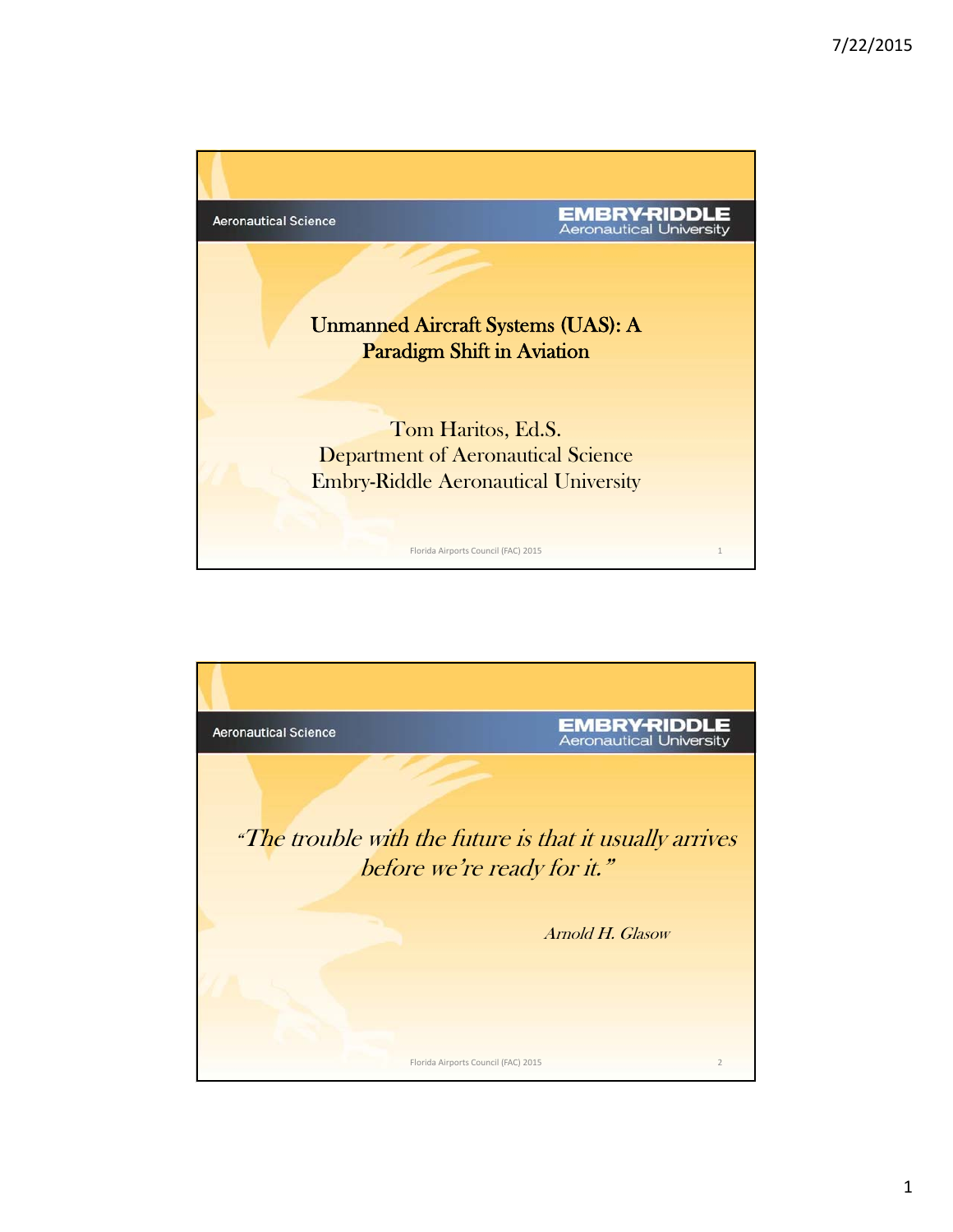# Two UAS Perceptions



Regarded as a Disruptive **Technology** 

-or-

Viewed as a Positive Step Forward in the Evolution of Aviation

# UAS Technology

- What is it?
	- UAS, UAVs, RPAs
	- Drones
	- RC aircraft models
	- System of systems

#### Where did it come from?

- Military Applications
	- Intelligence, surveillance and reconnaissance (ISR)
- How has it changed?
	- Not just for tactical
	- Technology development -> innovation
	- Widespread availability (affordable)
	- Increasing education

Florida Airports Council (FAC) 2015 4

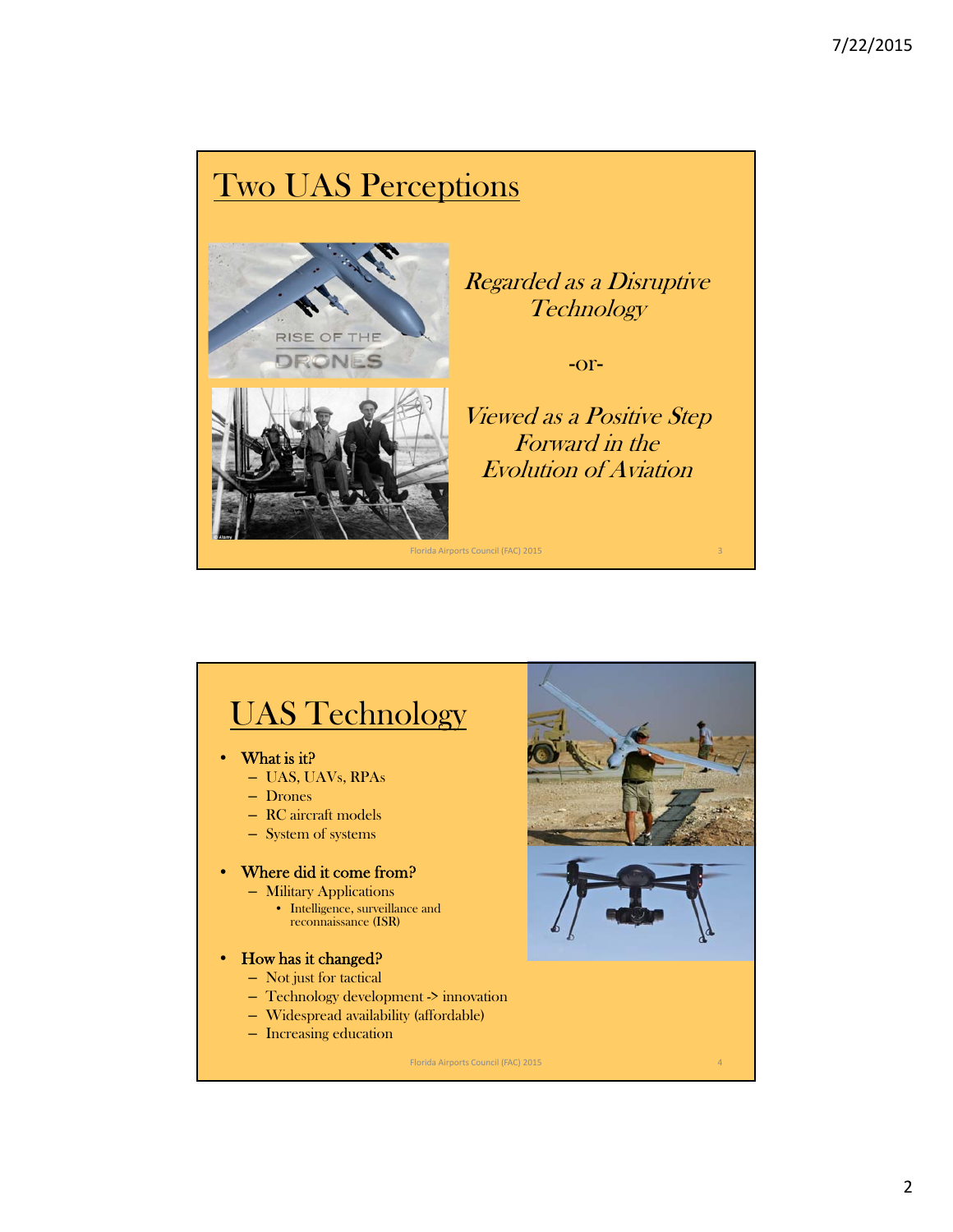

# **Classification**

- Unmanned aviation systems (UASs) defined by several characteristics.
	- Size: Micro, small, medium, or large
	- Mission: Information or logistics
	- Control: Visual Line-of-sight (VLOS), Line of sight (LOS), terrestrial repeating (TR), or Satellite (SATCOM)

Florida Airports Council (FAC) 2015 6

• UAS pilots are often referred to as "Operators"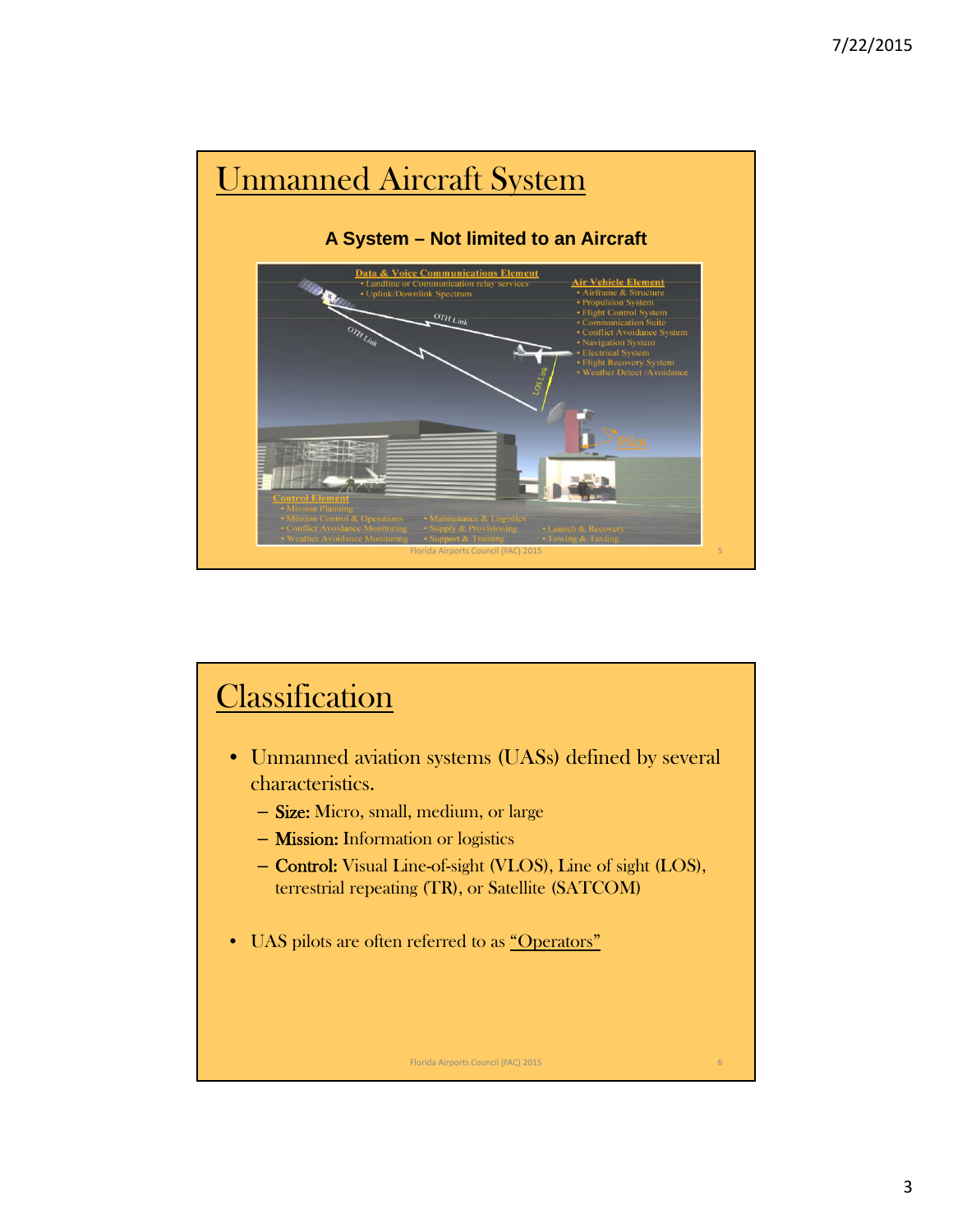

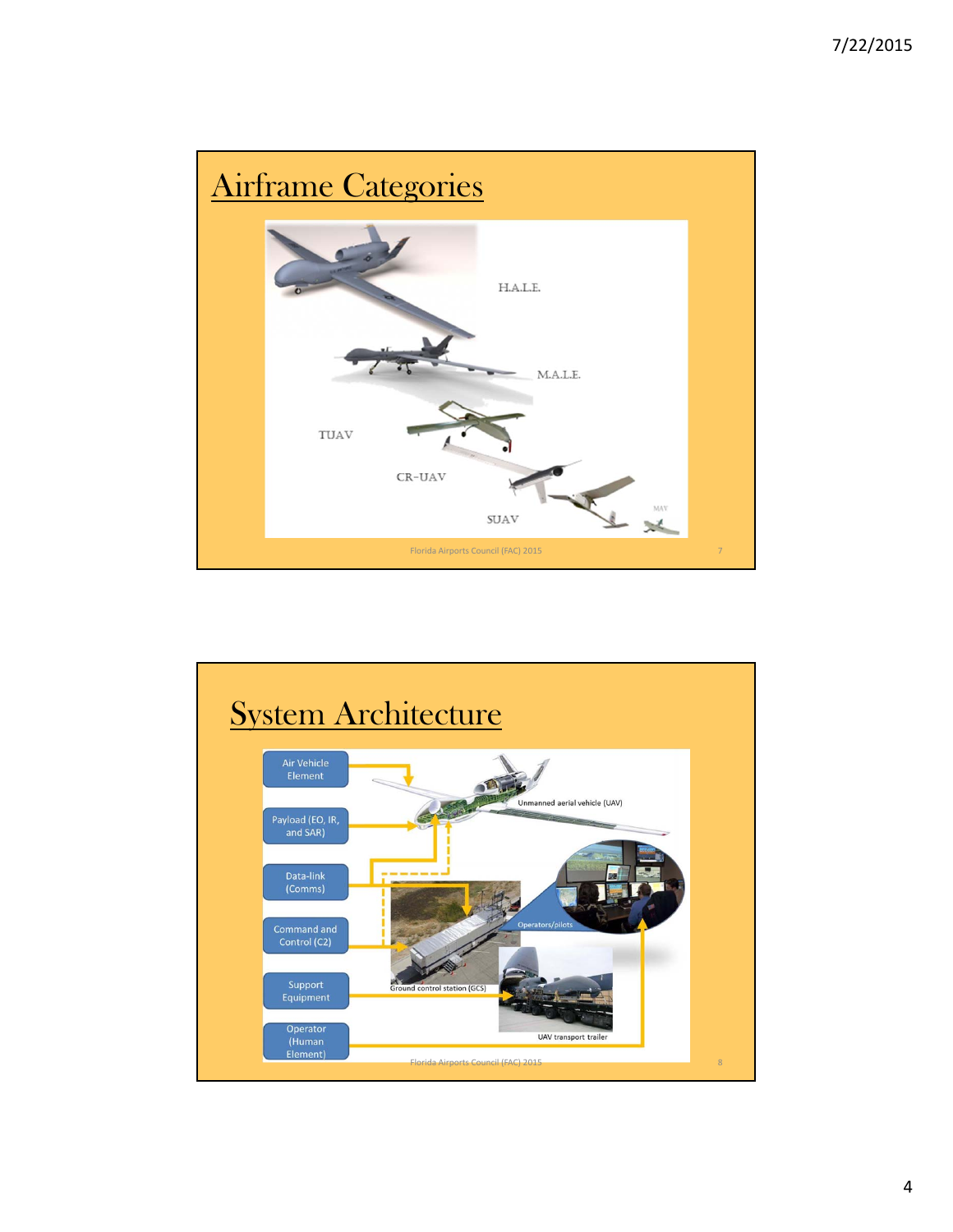# A Glimpse into the Future of UAS

- Public Use Law Enforcement
	- Customs and Border Protection
	- Search and Rescue
	- Fire and Forest Services

- Science<br>
 Advanced Remote Sensing<br>
 Weather & Storm Tracking
	- Coastline Monitoring and Ecosystem
		- **Conservation** 
			- Crop Monitoring

## Commercial Use – Structural Inspections

- - Power line and Pipeline Inspection Oil Rig Inspection Bridge
	-
	-
- Precision Agriculture
- Cargo Transport



## Necessity Drives Market Development

Florida Airports Council (FAC) 2015

- Market developments will indicate where UAS applications likely to be most necessary;
	- Large systems for high-altitude data missions
		- Public Use Agencies
	- Small systems for data missions and specialized logistics

Florida Airports Council (FAC) 2015 10

• Largest market for commercial use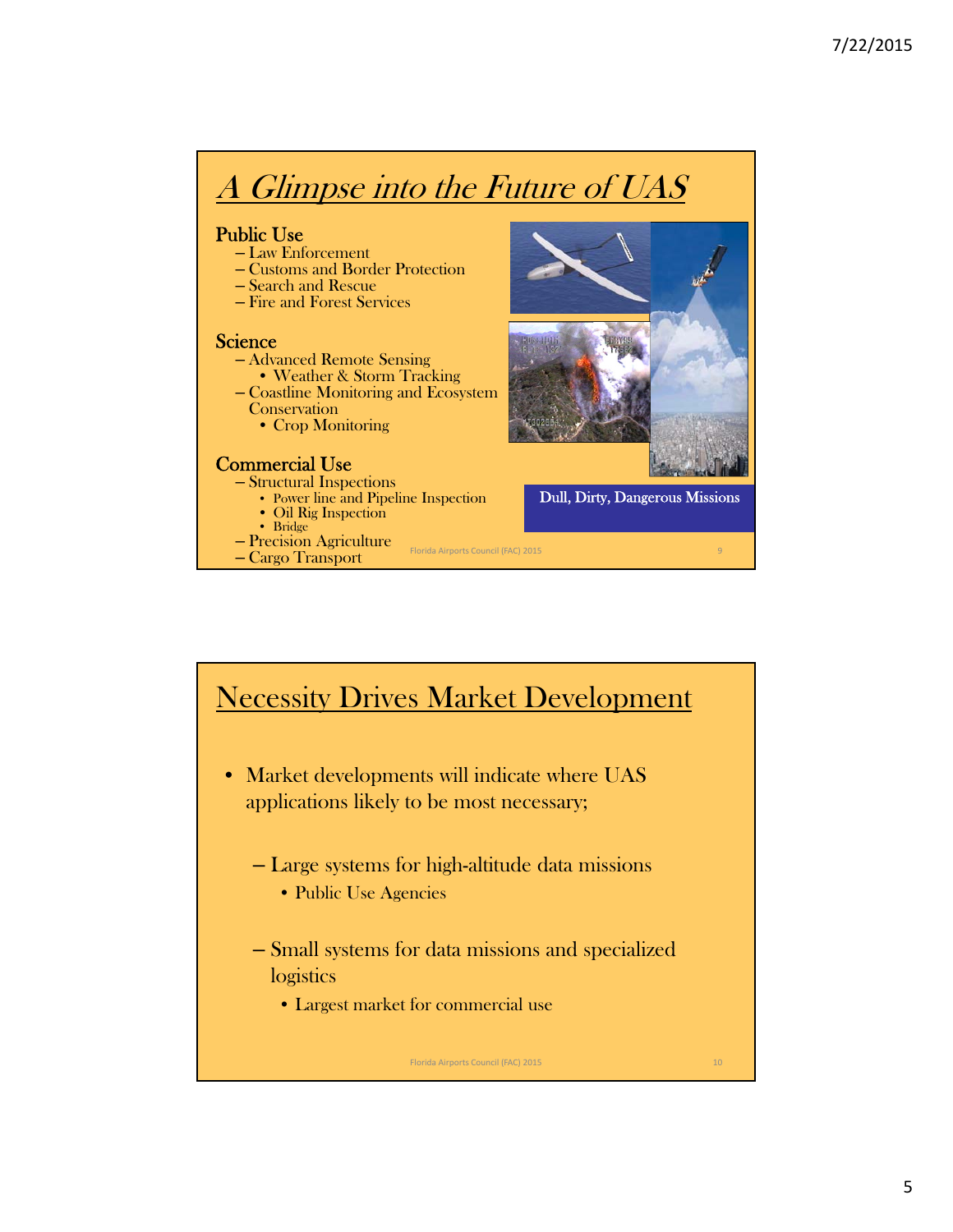# Cost Effectiveness

- Different characteristics = different price tags
	- Size: Rapid cost increase as size/weight grows
	- Mission: Rapid increase as sensor sensitivity and/or payload weight increase
	- Control: Roughly, each step from LOS to TR to SAT increases cost by order of magnitude
	- Pilots: Offboard pilots more expensive than onboard pilots

Florida Airports Council (FAC) 2015 11 11 12 12 13 14 14 15 16 17 18 17 18 17 18 17 18 17 18 17 18 17 18 17 19

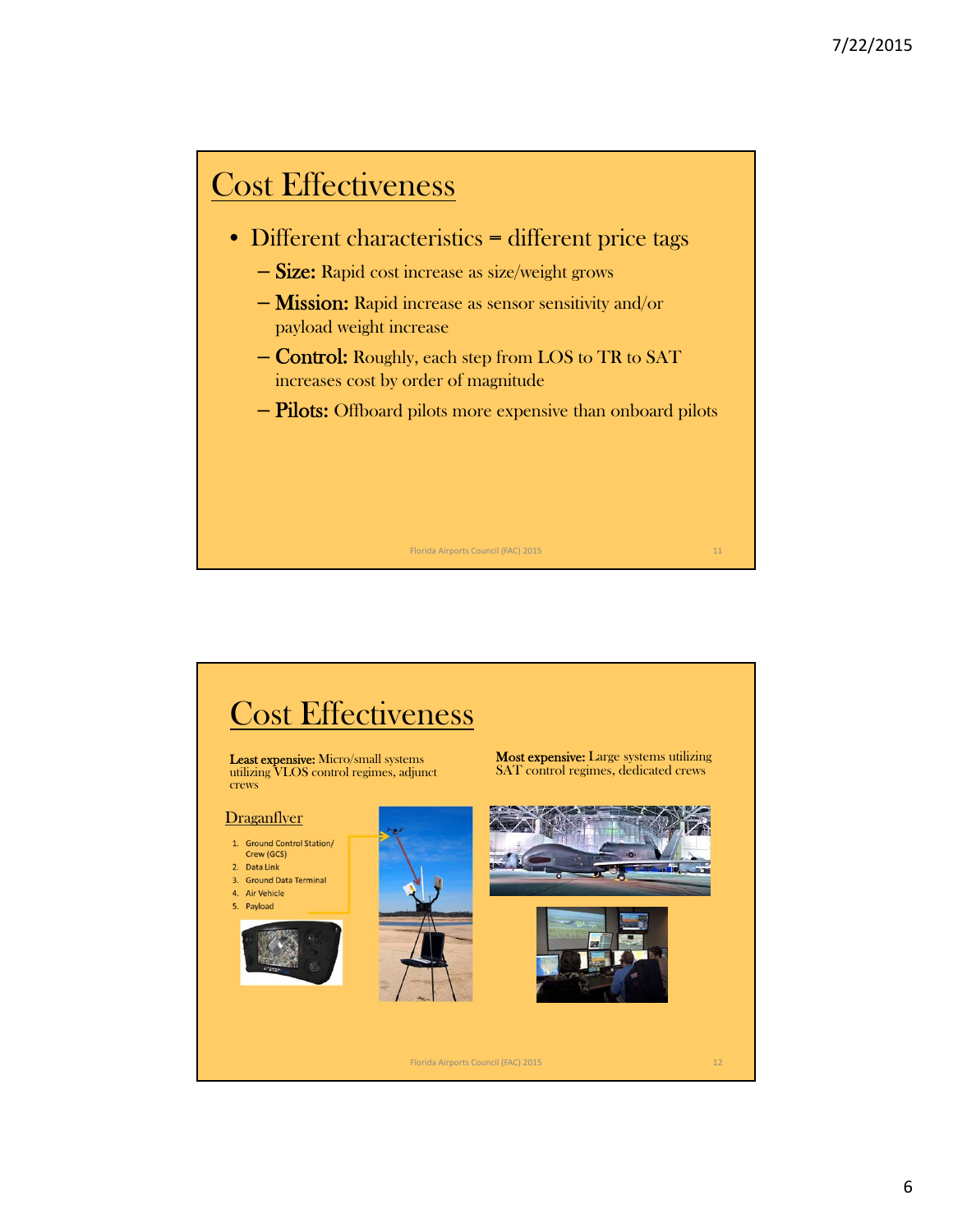# Business Opportunities

### • Customers

- Commercial
- Civil government (Federal, State, Local)
- Military/Tactical or public use (DoD, law enforcement)

### • Challenges

- Apparent benefits > perceived costs
- Regulations/laws in constant state of flux
- Public outreach and knowledge

### • Must have a convergence of

- Enabling technologies
- Need
- Viable economic climate

Florida Airports Council (FAC) 2015 13

## **Career Opportunities**

Market and opportunities significantly expanding

- Business Development
- Analysis, Development, and Engineering
- Assembly/Technician Positions
- Support
- Management
- Operations (including operators/pilots)

Career details available in 2015 ERAU-Worldwide Unmanned Systems Related Career Opportunities report

Florida Airports Council (FAC) 2015 14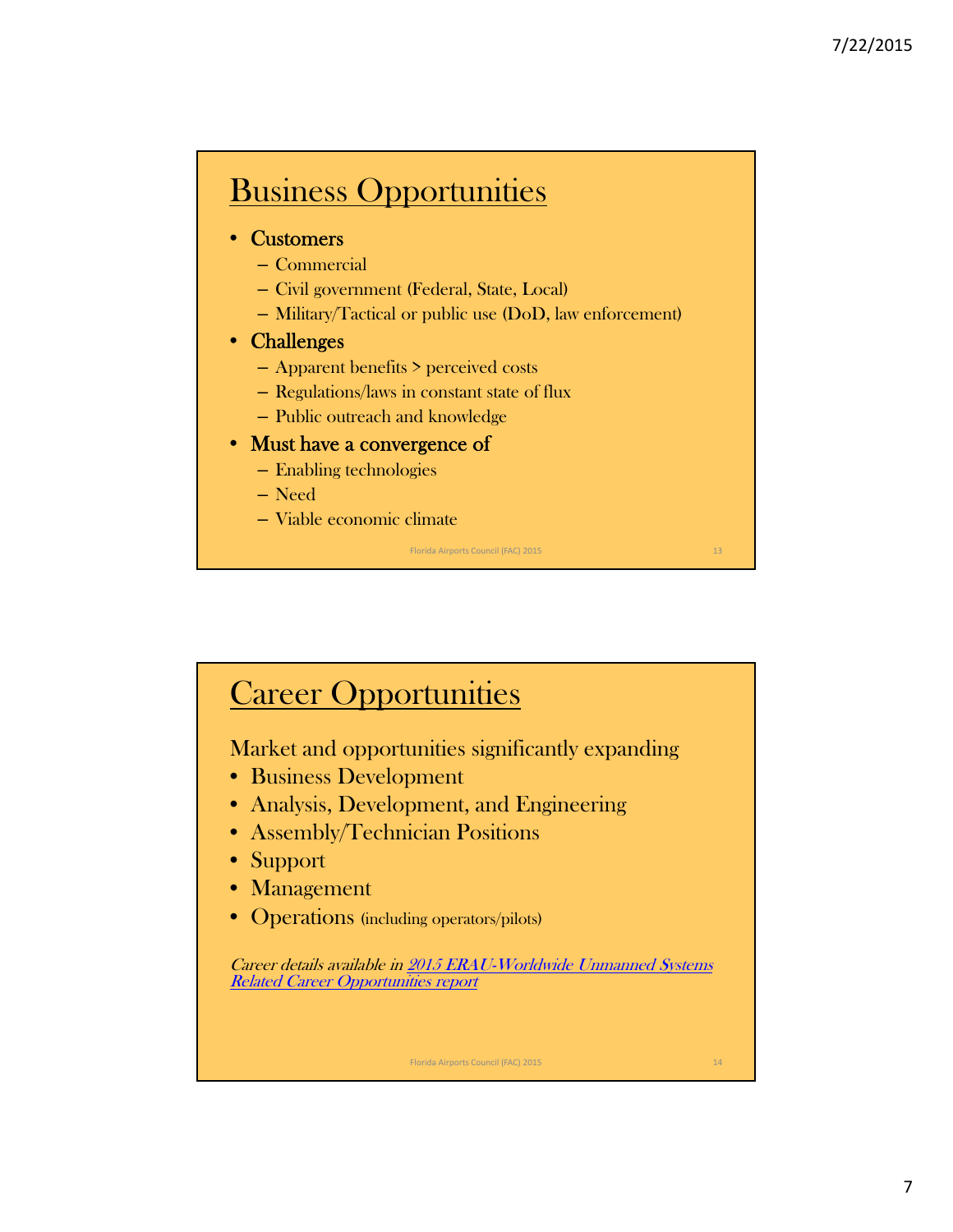## Regulations/Laws

#### Major Regulation

- FAA Modernization and Reform Act of 2012
- AC 91-57 n/a for commercial
- COAs/333/SACs
- FAA NPRM for Operation and Certification of sUAS
	- 55lbs with registered (displayed) N-number
	- Limited ops: VLOS, daylight, <100mph, <500ftAGL, class G (B-E requires ATC),
	- Operator to pass knowledge exam (17yrs and older, recurrent every 24mo, register with TSA)
- Florida specific
	- SB 92- Freedom from Unwarranted Surveillance Act (1 July 2013)
	- HB 649/SB766 Surveillance by a Drone (1 July 2015)



NPRM: (sUAS) Obtain an unmanned aircraft operator certificates with a small UAS rating (like existing phot airman certificates, never  $P$  associates expected to the state of the state of the state of the state and the state and the st **Overview of Small UAS Notice of Proposed Rulemaking Summary of Major Provisions of Proposed Part 107** The following provisions are being proposed in the FAA's Small UAS NPRM. control station systems checks, to ensure the small UAS<br>for operation. The operation control station and prior operation.<br>TAA airworthiness certification not required. However, operation and prior<br>matitain a small UAS in - Unmanned sircraft must weigh less than 55 lbs. (25 kg).<br>
- Vinual line-of-sight (VLOS) only, the unmanned sircraft must remain<br>
within VLOS of the operator or visual observer. Thain the oscillation<br>
- At all times the s nal Limitation craft Requi r sare<br>mts that apply operation, Aircraft Registration required (same requirements that apply<br>a ad adder aircraft),  $\alpha$ -Aircraft matchings requirements that policy to<br>all other aircraft),  $\alpha$  and  $\alpha$  and  $\alpha$ <br> $\alpha$  and  $\alpha$  and  $\alpha$  and  $\alpha$ Small unmaned aircraft may not operate over any persons not directly the<br>World in the operation. The priori state of the state in the state later<br>and the SMS state of the state of the state of the MS state of the<br>state of Model Aircraft  $\mathbb{S}$ Operations in Class R, C, D and E air<br>space are allowed with the required ATC permission. To also the space are allowed with the required ATC permission. No present allows the space of the rest of the present of permissio perior certifies he or she has the requisite aeronautical knowledge to<br>perform the operation.<br>• Piloss of a small UAS would be considered "operators".<br>• Operators would be required to:<br>• Operators would be required to:<br>• O **Operator Certification and**<br>Responsibilities knowledge testing center.<br>  $\bullet$  Be vetted by the Transportation Security Adidnesia Based (rports Council (FAC) 2015